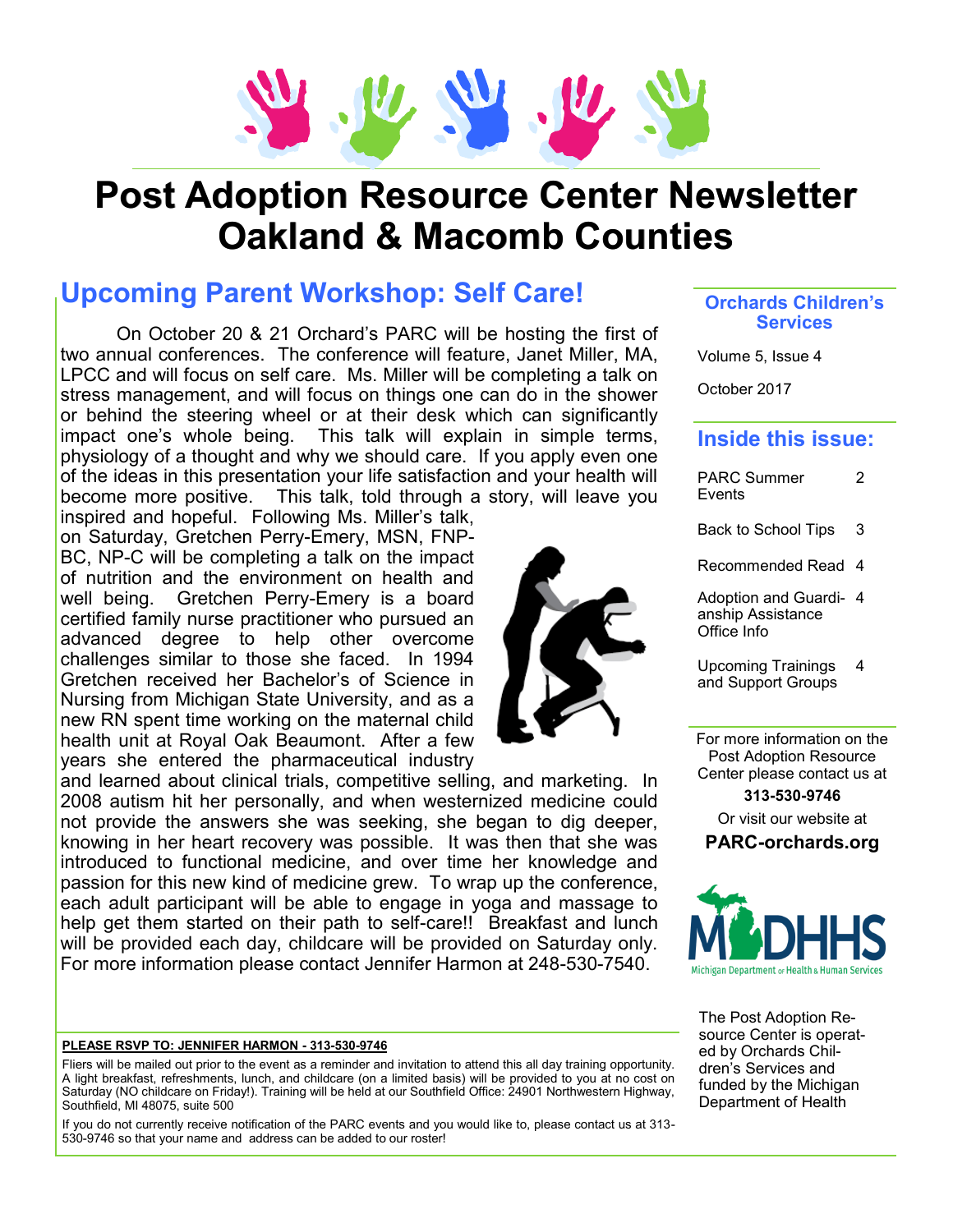# **PARC Summer Events**

### **State Park Summer Kickoff with Young Explorers**

Orchards Children's Services, Post Adoption Resource Center (PARC) hosted our annual Summer Kick Off on Saturday June  $11<sup>th</sup>$ , with a day of Bar BE Q-ing, Fishing, Swimming and fun at Island Lake State Park, Brighton.

We would like to thank the Department of Natural Resources for hosting a great Young Explorers Club. Our friends at the DNR were able to teach children how to line a reel, hook a warm and catch a fish! Aside from learning to fish, kids and parents were able to learn about our natural wildlife here in Metro Detroit. Drive 35 minutes outside the Motor City and



we were in a natural oasis of wildlife, we found ourselves surrounded by the lake, trees,

endless bike and walking trails and greenery everywhere! Aside from fishing and learning about wildlife, families were able to relax in the hot summer sun. The beach provided a great escape from the summer heat and the hot grill which didn't stop grilling for four hours! A big thank you to our PARC Staff for grilling up Hot Dogs all day! The day was great, filled with the shinning sun, family bonding and laughter from all.

At Orchards, we encourage our families to participate in family bonding outside of our hosted events. To ensure this is possible, we were able to provide all of our families who did not already have one a 1 year recreation pass to all Michigan State Parks. We hope all families have a safe and happy summer. We look forward to seeing you all next year! Check out the link below or call 517-284- 7275 to locate a Michigan State Park near you.



<http://www.michigandnr.com/parksandtrails/>



#### **Outdoor Adventure Center**

On August 4<sup>th</sup> many of our PARC families attended the Outdoor Adventure Center for a day of fun discovering all there is to explore in the spectacular outdoors, parks, public lands and waters of Michigan's urban wildlife. Located on Detroit's riverfront in the historic Globe Building, with the Dequindre Cut Trail running through its backyard, the Outdoor Adventure Center (OAC) gives you a taste of Michigan's great outdoors in the heart of the city.

The families experienced exciting outdoor adventures with hands-on activities, exhibits and simulators. Fami-

lies were able to walk behind and touch a waterfall, step into a fishing boat and reel in a big fish, hit the trail on a mountain bike or snowmobile, and much more. At the OAC, families learned about how the DNR manages state parks, forests, wildlife and fish as they climbed the roots, explored the canopy of a massive bur oak tree and hopped aboard a real airplane.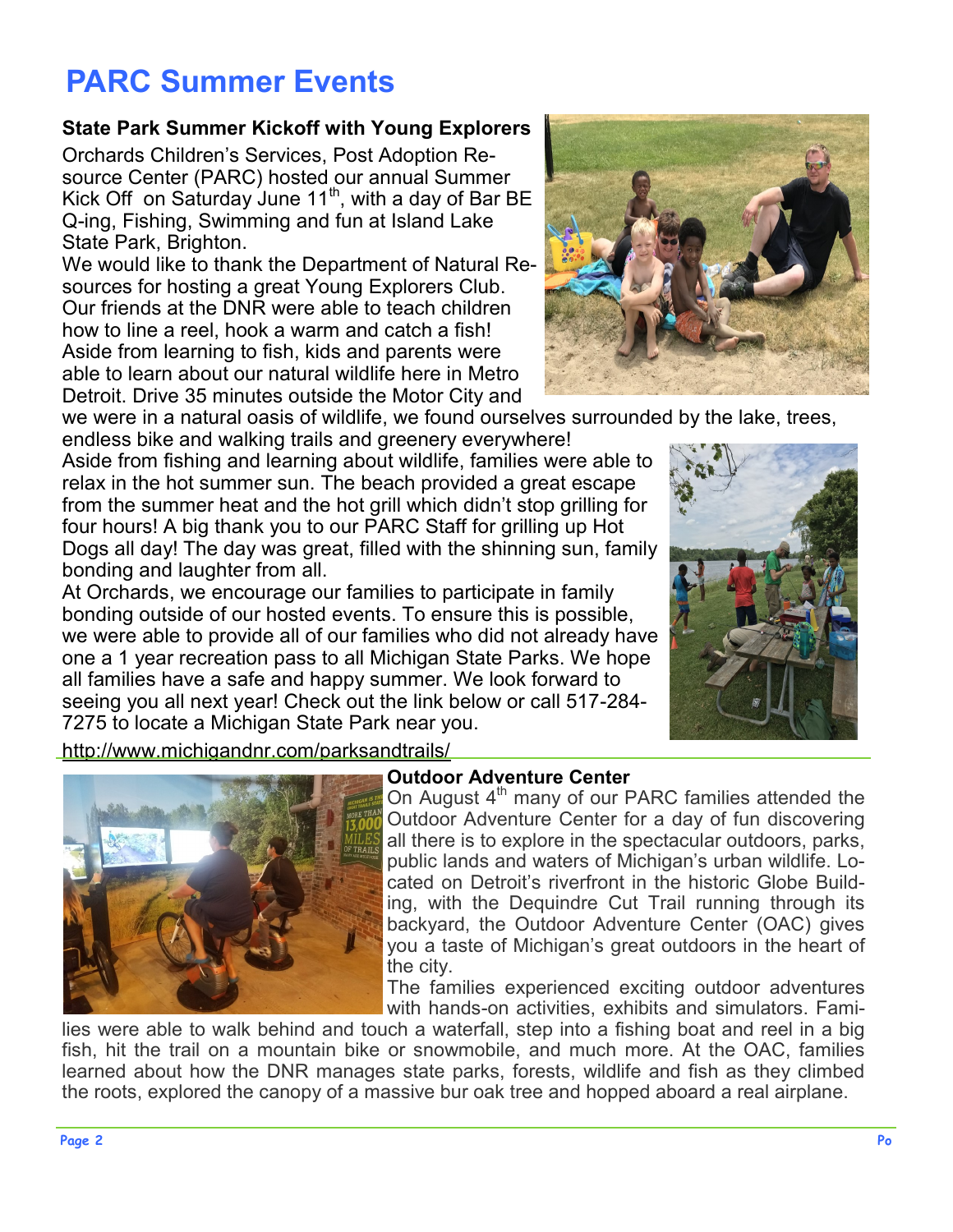### **Back-to-School Tips for Adoptive Parents**

Each year children have to start over again, with a new teacher and new classmates, and this task alone can be difficult, but when you add adoption into the mix it complicates the transition even further. Then if the teacher is not familiar with adoption, it can make things particularly difficult, especially in the beginning. When and adopted child starts school they will likely have to re-answer many of those tough questions with new peers and a new teacher about their birth family or where they were born.

**Schedule a parent/teacher conference:** Teachers shouldn't be blindsided by behaviors that they may experience from your child throughout the school year. Give them a heads-up and tips for dealing with specific behaviors your child may display. If your child has specific triggers such as loud noises, violence, being left alone, food or holidays, let your teacher know how best to handle these **behaviors** 

**Provide adoption resources for teachers:** Resources might include children's books like *It's Okay To Be Different* by Todd Parr, *A Mother for Choco*, by Keiko Kasza, or *Rosie's Family: An Adoption Story* by Lori Rosove. You can also recommend books to help teachers understand more about trauma and adoption like *Help for Billy* by Heather Forbes, or *The Connected Child* by Karyn Purvis, David Cross and Wendy Sunshine.

**Raise racial awareness:** There is no such thing as being "color-blind". Even children are aware of racial differences at an early age. Books like *The Sneeches* by Dr. Seuss along with a good [anti](http://www.tolerance.org/lesson/anti-racism-activity-sneetches)[racism classroom activity](http://www.tolerance.org/lesson/anti-racism-activity-sneetches) can help promote racial awareness. As a parent of a child of color you want to know that my child's teacher understands racial discrimination and what it looks like in the classroom. Teachers should enforce a zero-tolerance policy and take action to educate students early on to have a positive and knowledgeable racial identity. Bring in your child's favorite food, dress-up clothes, or music from your child's culture of origin to share with the class.

**Review tough questions:** There will always be tough questions in new beginnings, especially with new classmates or a new school. Before school starts, it's important to review with your child how to answer questions she may be asked. The [Wise Up! Powerbook](http://adoptionsupport.org/store/wise-up-sm-powerbook/) is a great resource to use with children to help them learn how to answer tough questions.

**Evaluate Education Plan:** Determine if any changes or adjustments need to be made to the child's current education plan, and discuss progress or changes that have occurred with your child over the summer.

**Get involved:** Find ways to get involved at your child's school, like volunteering in the classroom, chaperoning field trips, donating supplies, attending PTO meetings, offering to talk to your student's class about adoption, or sending teachers information on upcoming training sessions.

Unfortunately, not all of these tasks may be completed before the start of school, but they're important to keep in mind throughout the school year. Many of these tasks are ongoing and may require re-visiting several times. Adoptive parenting requires that we not only educate ourselves but that we also educate others around us, and advocate for our children when needed.

Information adapted from: http://www.rainbowkids.com/adoption-stories/back-to-school-tips-for-adoptive-parents-1771